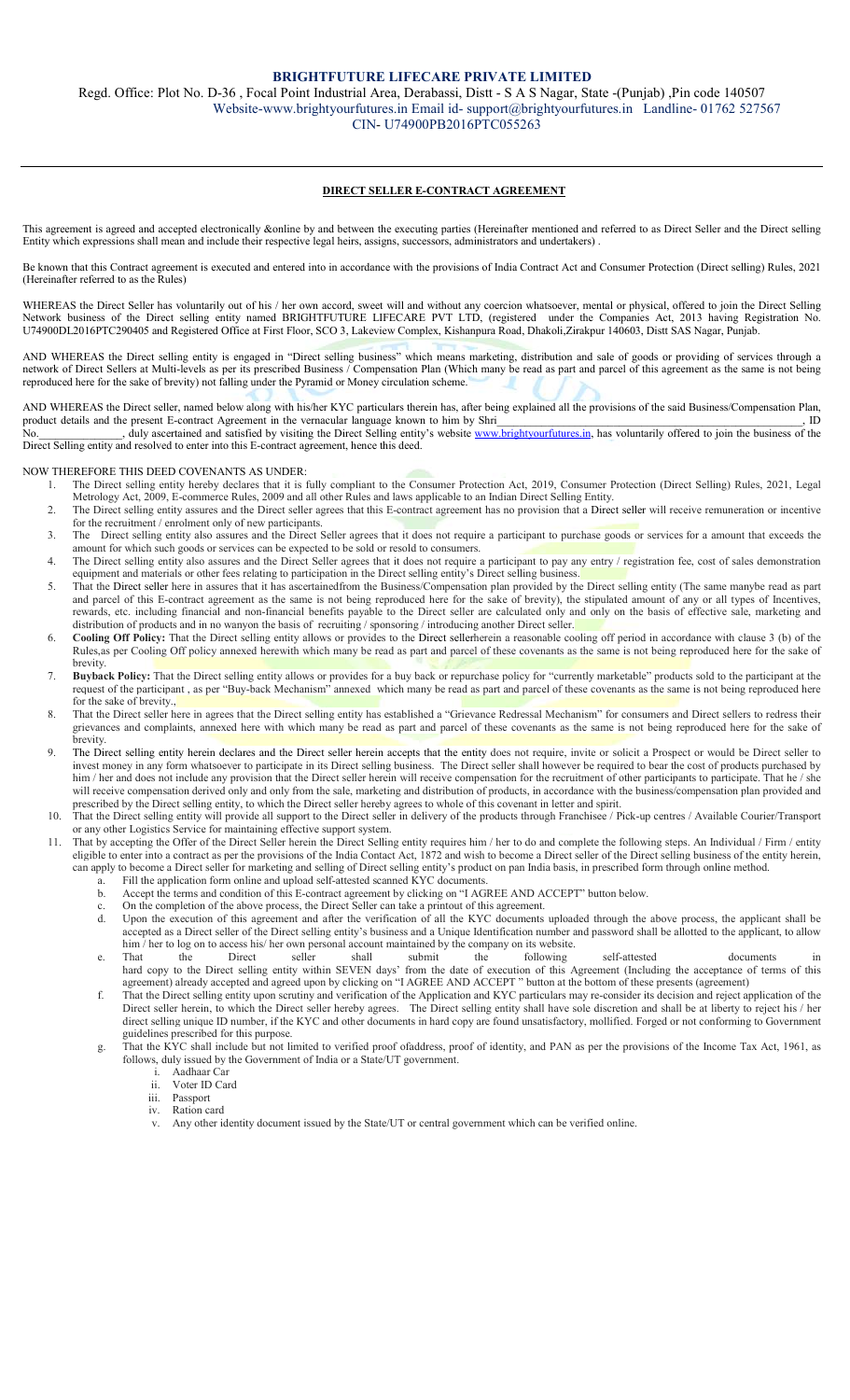- vi. Additional Documents required for Applicant in case of a company or firm::<br>1. CIN or Registration Certificate, MOA & AOA or Partnership Dee
	- 1. CIN or Registration Certificate, MOA & AOA or Partnership Deed, as the case any be;<br>
	2. PAN GSTIN ESSAI (wherever annicable)
		- PAN, GSTIN, FSSAI ( wherever applicable)
	- 3. List of Directors/Partners of the applicant entity
- 4. Board Resolution/Authorization in favour of the Director/Partner signing and executing this E-Contract agreement and Application
- h) The Direct seller herein declares that he/they has/have not been declared a bankrupt by a competent court of law as provided under clause (3) of section 79 of the Insolvency and Bankruptcy Code, 2016 and that he/she is neither in litigation nor convicted by any court of law in preceding five years" of the date of joining the Direct selling entity's business herein.

### 12. Scope of the Work:

- That the Direct seller shall market, distributeandsell the products of the Direct selling entity using word of mouth publicity, displayand demonstration of the products, distribution ofpamphlets, and door to door selling to consumers and prospective Direct sellers.
	- b. That the Direct selling entity shall be exclusive owner of the name and logo ofthe Direct selling entity. The Direct seller shall not use the trademark, logo type and design anywhere without prior writtenpermission from the Direct selling entity. This permission, if given, can bewithdrawn at any time by the Direct selling entity. Violations if any, shall be termed as violation of this agreement and many result in termination of this agree3ment and Direct sellership of the Direct seller, penal actions under the prevailing IPR laws and Rules at the sole discretion of the entity herein to which the Direct seller herein agrees.
	- c. That the Direct seller shall not manipulate, alter, amend, add or delete any provisions of the Entity herein Business Plan, pricing of products, PV points etc., in any wany whatsoever and shallnot send, transmit or otherwise communicate any messages to anybody on behalf of the Direct selling entity, contrary to entity's policies, principal, instructions and prescriptions without prior written authorization and permission for the same by the Direct selling entity.
	- d. That the Direct seller will get specified percentage / pointsbased Incentives pertaining to the sales for sellingthe Direct selling entity's products directly or indirectly under this E-contract Agreement.
	- That the Direct selling entity hereby covenants that it shall provide to theDirect seller with complete instruction book(s), catalogues, pamphlets for promoting sales, marketing and distributionand shall provide mandatory orientation training.
	- f. That the Direct selling entity shall issue photo identity cards to Direct seller. This photo identity card shall be returned by the Direct seller to the Direct selling entity at the expiry / termination / revocation of thisagreement and/or shall be destroyed but shall not be misused in any wany or form whatsoever. The identity card shall contain theName & Unique ID number (FSSAI Number, if applicable) of the Direct seller.
	- g. The Direct seller will not be authorized to collect any type of cash/cheque/ demand draftin his own name, on behalf of the Direct selling entity. All cheques / demand drafts etc. should be drawn in the name ofthe Direct selling entity only and the same should be deposited with the Direct selling entity's office or other offices as many be specified by the Direct selling entity, within 24 hours of the time of receipt. Direct seller shall hold the said cash collection / cheque / DD in trust for andon behalf of the Direct selling entity. Upon failure to deposit the said cashcollection / cheque / DD, Direct seller shall be liable to paydamages / compensation and Mesne-profit, if any. The receipt / invoice issued by the Direct selling entity only would be valid documentary evidence in the hand of the consumer. It means Direct seller would not be authorized to issue anyreceipt / invoice on behalf of the Direct selling entity.
	- h. That the Direct selling entity may open following facilities for sale of its products:<br>i. Online Portal / E-commerce
		- Online Portal / E-commerce
		- ii. Stores (Retail Outlets)
		- iii. Authorized Sales Point / Pickup Center
- i. That aDirect selleris not authorized to sell any product of the Direct selling entity herein one-commerce platform / marketplace., without prior written consent, permission or authorization of the entity herein The Direct seller is also prohibited from listing, marketing, advertising, promoting, discussing, or selling any product, or thebusiness opportunity on any website or online forum that offers auction as a mode of selling.
- 13. Sales Incentives / Commission Structure or other Benefit: The Direct seller shall be eligible for the following financial incentives and/or privileges:
	- a. Incentives on the sales, marketing and distribution of products and/or services by the DirectSeller and his/her team or network of Direct Sellers, as per the Business/ Compensation Plan of the entity herein, annexed herewith but not being reproduced here for the sake of brevity.
	- b. Direct seller can Market, sell or distributeDirect selling entity herein'sProducts on Pan India basis. There is no territorial restriction or limit to sell the products. c. He / she can always check and inspect his / her account on theDirect selling entity's website by using his/her Unique ID and Password allotted tohim / her
	- by the Direct selling entity. d. That the Direct selling entity reserves the right to restrict the list ofproducts for a particular area / region.
	- That price revisions, Government directives, market forces etc.,manytend and force the entity herein to change the Direct selling entity's Sales Incentive policyand the Direct selling entity's decision in this regard will be final and binding. In all such cases, the amendments will be notified on the Direct selling entity's website and such notifications shall be binding on the Direct seller. However, if any Direct seller does not agree to be bound by such amendment, he / she many terminate this agreement within 30 days of such publication by giving a written notice communicating his / her objections, if any, to the Direct selling entity. Without submission of the objection for modification etc., if aDirect seller continues the Direct Selling business and activities of the entity herein then it will be deemed and presumed that he / she has accepted all modifications andamendments in the terms & conditions for future.
	- f. That all payments and transactions shall be valued in India Rupees (INR).
	- g. That the Direct selling entity does not guarantee / assure / promise or offer any facilitation feesor any amount or quantum of income whatsoever to the Direct seller on account of becoming aDirect sellerof the Direct selling entity.
	- h. That Sales Incentives to the Direct seller shallbe subject to all statutory deductions as applicable like TDS etc.
	- That Sales Incentive accrued and paid to the Direct seller is inclusive of all taxes.
- 14. That the Direct selling entity shall provide accurate and complete informationto prospective and existing Direct sellers concerning the reasonableamount of earning opportunity and related rights and obligations.
- 15. That the Direct selling entity shall pay all dues to the Direct sellerand make withholdings, if any, in a commercially reasonable manner.

### 16. That Direct selling entity does not require aDirect seller to maintain an office or establishment in furtherance of his / her entrepreneurship and if aDirect seller does so then he / she himself / herself will be responsible to bear such expenses and the Direct selling entity will in no wany be responsible to refund or reimburse the same.

- 17. That Direct seller covenants with the Direct selling entity that it willexclusively engage in the sale of the Direct selling entity's products and shall not indulge in the sale of similar / identicalproducts of any other entity/brand whatsoever.
- 18. That Unique Identification Number will have to be quoted by theDirect seller in all his / her transactions and correspondence with theDirect selling entity. The Unique Identification Number once allotted can not bealtered at any point of time. That No communication will beentertained without Unique Identification Number and password. Direct seller shall preserve the Unique Identification Number and Passwordproperly as it is must for logging on to the website of the entity herein.
- 19. That the Direct seller shall be faithful to the Direct selling entityand shalluphold the integrity and decorum to the Direct selling entityand shall maintaingood relations with other Direct seller and customers also.
- 20. That the Direct seller shall abide with policies, procedures,rules and regulations prescribed by the Direct selling entity as well as all laws, rules, regulations, directives and Guideline issued by Government of India, a State Government, a Local body, a Court of Law and local administration, from time to time. ADirect seller will also not indulge in any deceptive or unlawful trade practices such as Mis-selling or Unfair Trade Practices as mentioned in clauses 3(f, g, and i) as defined in the Rules and Clause  $2(1)$ ,  $(18)$ ,  $(20)$   $(41)$  to  $4(43)$  and  $(47)$  of the Consumer Protection Act, 2019 and if does so then he / she shall be only and solely responsible for the consequences and perils thereof.
- 21. That the Direct seller shall be liable to produce / show / explain theBusiness/Compensation Plan to the prospects as has been received by him / her. If the Direct selling entity notices that the Direct seller is working in a wany not permitted / authorized, then the Direct selling entity shall have exclusive powers to terminate or bar him  $\frac{1}{\sqrt{2}}$ her from the Direct selling entity's Direct selling business with or without giving a show cause notice.
- 
- 22. That the Direct seller cannot conduct or announce personal level business promotion activities by offering cash rewards, trips, valuables, etc.<br>23. That the Direct seller is presonally liable for delivery of goods to i That the Direct seller is personally liable for delivery of goods to its customers. He is also liable to collect products from where it reaches last by the transporter/courier. That the Direct seller is prohibited from mentioning / posting / telecasting any inappropriate or defaming content about the Direct selling entity, its products, etc. in any social media platforms. If he / she does any act in contravention to this clause, then this contract agreement will be deemed terminated and the Direct selling entity reserves rights to initiate appropriate legal action against him / her.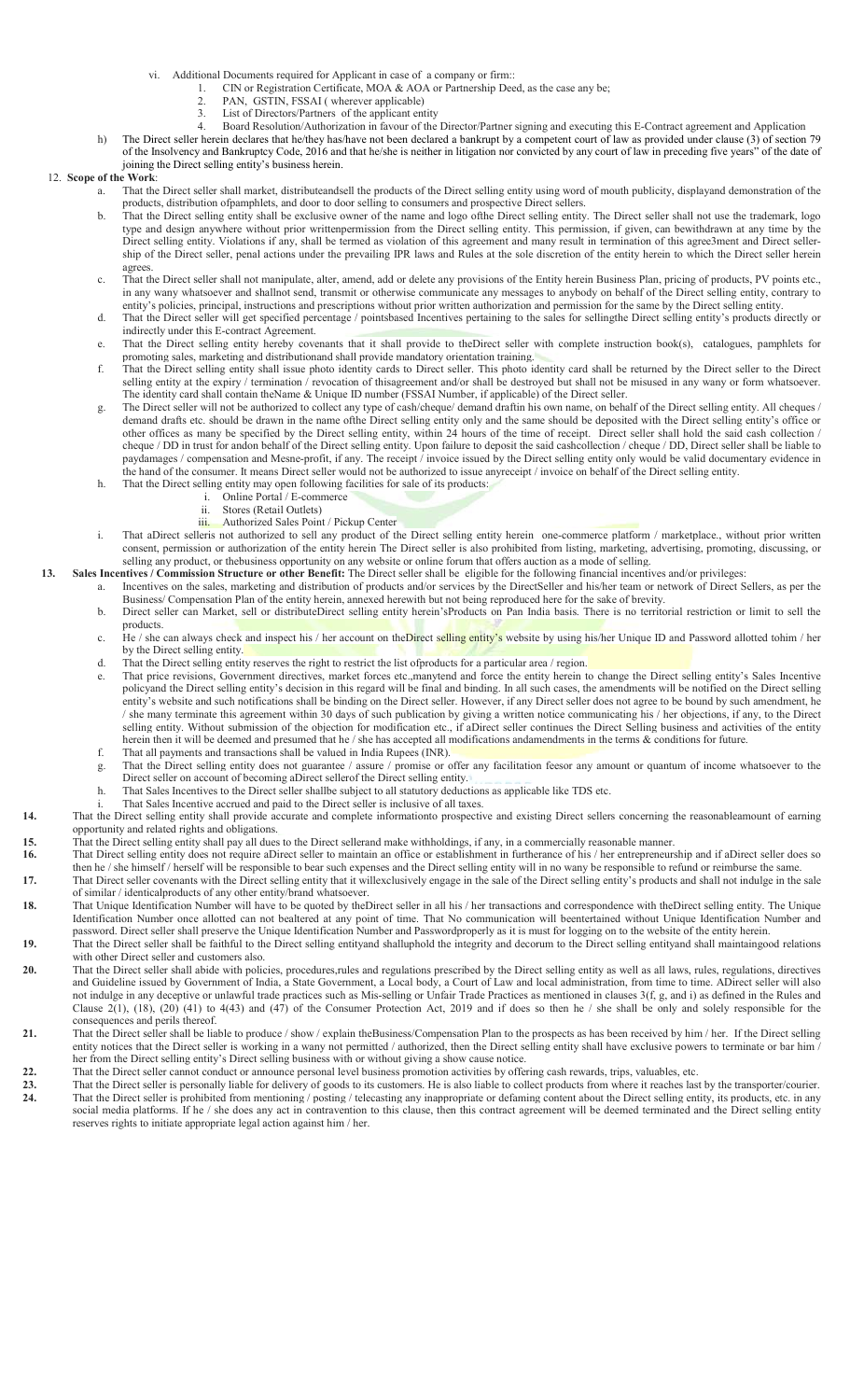25. That only one Direct seller-ship code shall be issued on one PAN Card.<br>26 That the Direct seller hereby undertakes not to compel or induceor min

- That the Direct seller hereby undertakes not to compel or induceor misleadany person with any false statement / promise to purchaseproducts from the Direct selling entity or to become Direct seller of the Direct selling entity.
- 27. All statutory changes will be in force with immediate effect or as per the law prescribed.<br>28. Any notice or correspondence/s addressed and sent to the Direct seller's registered ad
- Any notice or correspondence/s addressed and sent to the Direct seller's registered address, E-mail ID and Mobile Number mentioned in the Application Form for registration as Direct seller by registered post or a Courier Service or E-mail or What's-ap message shall be construed as legally delivered to the addressee. However, it is advisable that every Direct seller shall immediately inform the Direct selling entity about the change in his / her address, E-mail ID and Mobile Number failing which the Direct seller's non-deliverance claim shall not be tenable at any cost whatsoever.
- 29. The term of this E-contract agreement is at will, subject to earlier termination in accordance with this E-contract agreement or in accordance with law. If this E-Contract Agreement is terminated for any reason whatsoever, the Direct seller understands that his / her right to sell the products and receiving incentives with respect of his/her activities as aDirect seller will cease immediately. Direct selling entity reserves the right to terminate this E-contract agreement if any condition(s) of this E-Contract Agreement are violated by aDirect seller.
- 30. Limitation of Action: If aDirect seller wishes to bring any grievance to the notice of the Direct selling entity he can do so as per the "Grievance Redressal Mechanism"
- annexed to this agreement many be read as part and parcel of this agreement as the same is not being reproduced here for the sake of brevity. 31. The Direct seller herein declares that neither he has been convicted nor faced any litigation or has been declared Bankrupt by a competent court of law
- during the five years preceding to entering into this contract agreement. 32. Indemnification: That the Direct seller agrees to protect, defend, indemnify and holdharmless Direct selling entityand its employees, officers, directors, agents orrepresentatives from and against any and all liabilities, damages,fines, penalties and costs (including legal costs and disbursements)arising from or relating to:
	- Any breach of any statute, regulation, direction, orders orstandards notified byany governmental body, agency, or regulator applicableto the Direct Seller including payment and deposit of taxes; on account of Income tax, GST, Trade tax, Professional Tax, whenever applicable and shall
		- obtain necessary registrations/licenses whenever applicable and required under law. Any breach of the terms and conditions of this E-contract agreement by the Direct seller,
		- Any claim of any infringement of any intellectual property rightor any other right of any third party or of law by the Direct seller;or Against all matters of embezzlement, misappropriation ormisapplications of collection / moneys which many from time to timeduring the continuance of the Agreement come into his / her / itspossession / control.
- 33. Relationship: That the Direct seller understands that it is an independently ownedbusiness entity and this Agreement does not make it, Direct selling entity's employee, associate or agent or legal representative for any purpose whatsoever. The Direct seller does not possess any express or implied right or authority to assume or to undertake any obligation in respect of or on behalf of or in the name of the Direct selling entity or to bind the Direct selling entity in any manner whatsoever. In case, aDirect seller violates this provision in any manner whatsoever then he / she shall be responsible for all types of consequences be it financial, statutory, civil or criminal.

#### 34. Suspension, Revocation or Termination of this E-contract agreement:

- a. That the Direct selling entity reserves the right to suspend the operation of this E-contract agreement, at any time, due to change in its own license conditions or upon directions from the competent government authorities. In such a situation, Direct selling entity shall not be responsible for any damage or loss caused or arisen out of aforesaid action.
- b. That in case of violation of any of the provisions of this agreement stated here-in-before and agreed upon by the Direct seller, the Direct selling entity may, without prejudice to any other remedy available, issue a Fifteen days' written notice and call upon the Direct seller to explain his/her conduct in writing failing which or if the explanation is found unsatisfactory and unacceptable in the ordinary course of business, suspend / block / terminate the Direct seller from further conducting the business of the Direct selling entity. The violations of this agreement and grounds of termination of the services of of a Direct seller, not limited to, shall be as under
- If the Direct Seller is found to be spreading derogatory remarks, unfounded allegations, (orally or electronically or online) against the entity or its Directors or the Business Plan prescribed by the entity or its products.
- $\triangleright$  If the Direct seller is found to be mis-selling
- If the Direct seller is found to be indulging in Unfair Trade practices as provided under the Consumer Protection Act, 2019
- If the Direct seller is indulging in any action whatsoever which may harm the business of his/her fellow Direct sellers or the entity, as the case may be
- If the Direct seller is found to be non-complying with the provisions of E-commerce Rules, 2020
- If the Direct seller is found to be violating the taxation laws or any other law, in force.

#### detrimental to the business interests of the Direct selling entity.

- c. That the Direct seller may terminate this agreement at any time by giving a written notice of Fifteen days' to the Direct selling entity at the Registered Office/Head Office address of the Direct selling entity.
- If the Direct selling entity is found to be violating any clause of this contract agreement
- If the Direct selling entity fails to pay the commission entitlements of a Direct seller

#### within prescribed time

- If the Direct selling entity is found to be violating the taxation laws or any other law, in force detrimental to the business of the Direct seller.
- 35. Actions pursuant to Suspension / Blocking / Termination of this E-contract agreement: That notwithstanding any other rights and remedies provided elsewherein the agreement, upon termination of this agreement:
	- a. The Direct seller shall not represent the Direct selling entity in any of its dealings.
		- The Direct seller shall not intentionally or otherwise commit anyact(s) as would keep a third party to believe that the Direct selling entity isstill having Direct selling agreement with the Direct seller.
		- c. The Direct seller shall stop using the Direct selling entity's name, trademark,logo, etc., in any audio or visual form.
	- All obligations and liabilities of such Direct seller to theDirect selling entity existing on the date having accrued during the validity of this Agreement will have to be fulfilled, met and satisfied by the Direct seller in every manner whatsoever.
- 36. Governing Laws and Regulations
	- a. That this Agreements shall be governed by the provisions of theIndia Contract Act, 1872, the Consumer Protection Act, 2019, Consumer Protection (DirectSelling}Rules, 2021 or other laws of the land.

#### 37. Dispute Settlement

The Direct seller herein agrees and accepts that the remedial action available to him/her

in the event of any interpretation of any question of law,dispute or difference arising under this agreement or in connectionthere-with (except as to the matters, the decision to which isspecifically provided under this agreement), the same shall beas under:

- a) As per4 the Grievance Redressal Mechanism offered by the entity herein and forming part of this contract agreement;
- b) Thereafter, the dispute if any shall be referred to National Consumer Helpline or State consumer Helpline for effective Mediation;
- c) Disputes if any shall be resolved in accordance with the provisions ofthe India Arbitration and Reconciliation Act and mediation provisionsof Consumer Protection Act, 2019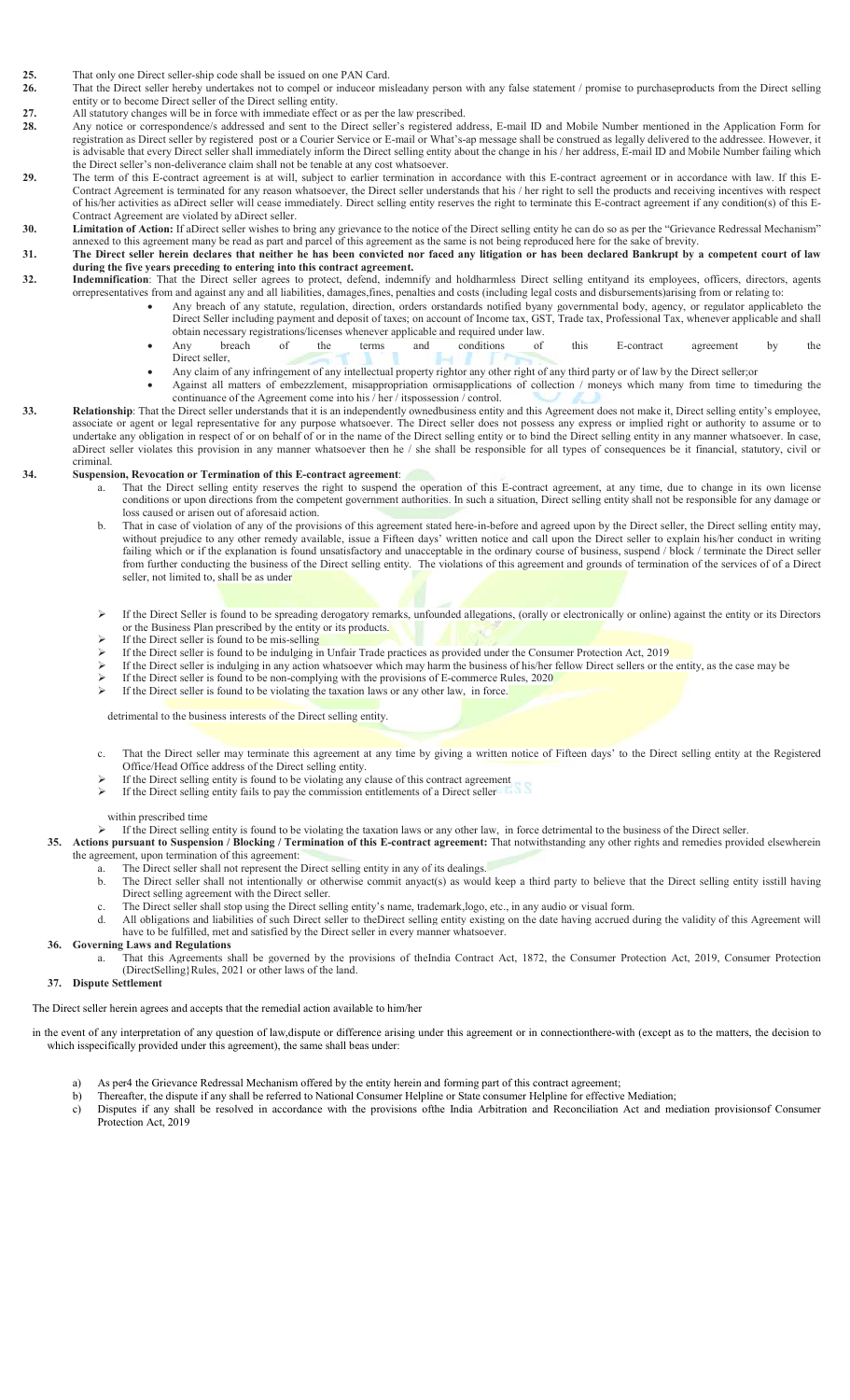OR

d) Referred to a legal forum dealing with consumer disputes having jurisdiction in the District of Nashik/

#### 38. Force- Majeure

That if at any time, during the continuance of this agreement, theperformance in whole or in part, by the Direct selling entity, of any obligation under this ais prevented or delayed, by reason of war, or hostility,acts of the public enemy, civic commotion, sabotage, Act of State ordirection from Statutory Authority, explosion, epidemic, quarantinerestriction, strikes and lockouts, fire, floods, naturalcalamities / Disaster or any act of God (hereinafter referred to asevent), neither party shall, by reason of such event, be entitled toterminate this agreement, nor shall either party have any such claimsfor damages against the other, in respect of such non-performance or delay in performance. Provided that the Services under this agreementshall be resumed as soon as practicable, after such event comes to aend or ceases to exist.

#### 39. The Direct seller hereby covenants as under:

- a. That he / she has clearly understood the application form, Business/Compensation Plan of the Direct Selling Entity, its limitations and conditionsand he / she is not relying upon any representation or promises that arenot set out in this E-contract agreement.
- b. That relation between the Direct selling entityand the Direct sellerand allhis / her activities here under shall be governed in addition to thisagreement, by the rules / procedures contained in the Business/Compensation available on website. The Direct seller confirms that he / she has readout and/or has been read out in the vernacular language known to him/her by the person named hereinabove, all the terms & conditions thereof and agrees to be bound by them.
- c. That Direct seller, hereby declares that all the informationfurnished by him / her to the Direct selling entity are true and correct. Direct selling entityshall be at sole discretion and liberty to take any action against theDirect seller in the event, it is discovered that the Direct sellerfurnished any wrong / false information to the Direct selling entity.
- d. The Direct seller herein very well understands that violation of this contract agreement in any way whatsoevermay result in termination of this agreement as per procedure laid down therein.

IN TOKEN OF HIS / HER AGREEING TO AND ACCEPTING ALL PROVISIONS OF THIS CONTRACT AGREEMENT SET HEREINABOVE, HE / SHE IS CLICKING ON THE "I AGREE" BUTTON GIVEN HEREIN. I AGREE& ACCEPT

| Name:<br>R/O              |              | S/D/W Of Shri             |  |  |  | Pin |
|---------------------------|--------------|---------------------------|--|--|--|-----|
| Code                      | <b>State</b> | PAN.                      |  |  |  |     |
| AANDHAR NO.               |              |                           |  |  |  |     |
| Bank A/C No/              |              | Name of the Bank & Branch |  |  |  |     |
| <b>IFSC Code</b>          |              |                           |  |  |  |     |
|                           |              |                           |  |  |  |     |
| <b>AGREE &amp; ACCEPT</b> |              |                           |  |  |  |     |

RAVI SHARMA, NODAL OFFICER, B<mark>RIGHTFUTURE LIFECARE</mark> PVT LTD

The Path Of The Success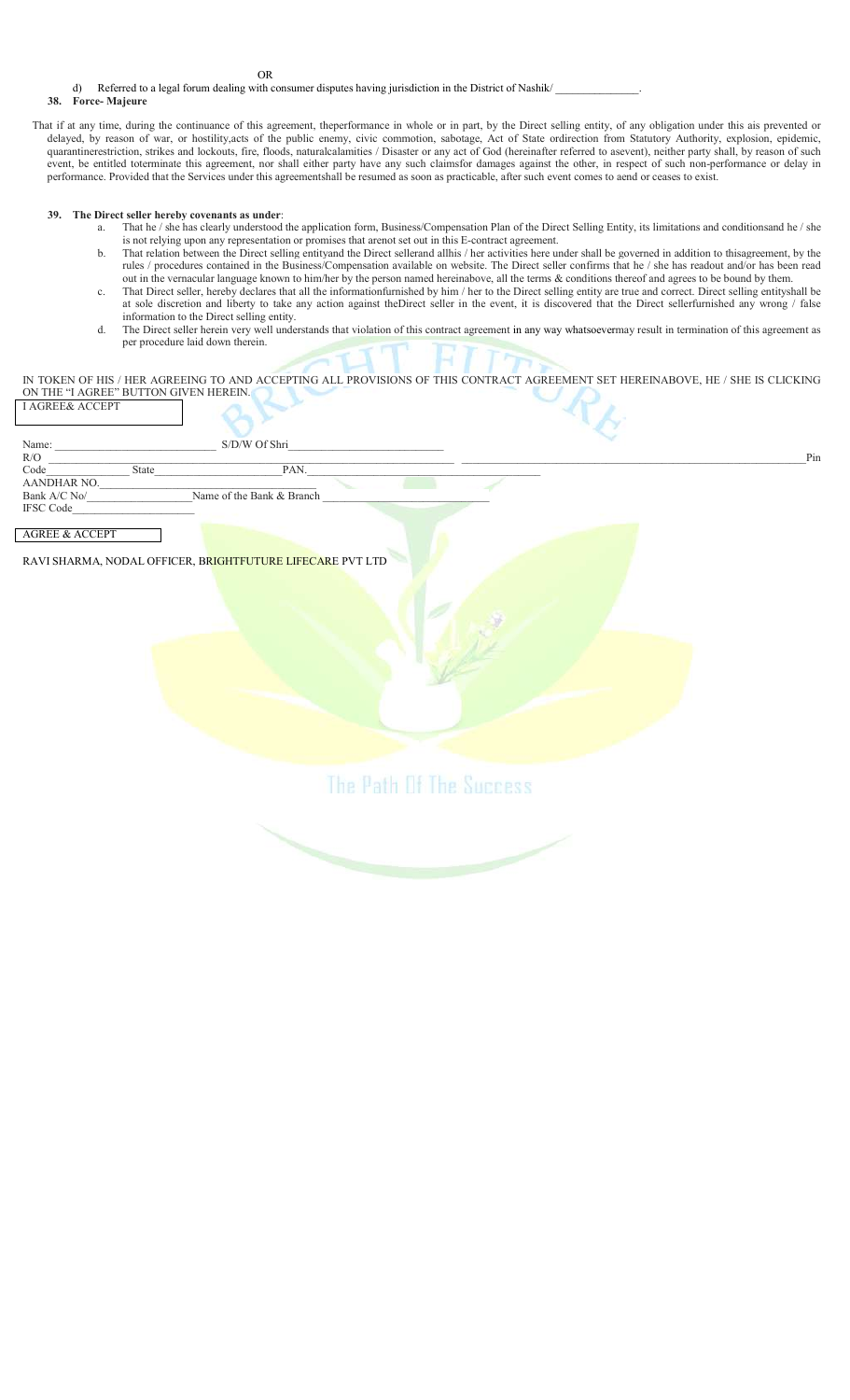# <u>प्रत्यक्ष विक्रेता ई-अनुबंध अनुबंध</u>

इस समझौते पर सहमति हुई है और इलेक्ट्रॉनिक रूप से और ऑनलाइन के द्वारा और के बीच स्वीकार किया गया हैनिष्पादन पक्ष (इसके बाद प्रत्यक्ष विक्रेता और प्रत्यक्ष बिक्री इकाई के रूप में उल्लेख किया गया है और संदर्भित किया गया है, जिसका अर्थ होगा और उनके संबंधित कानूनी उत्तराधिकारी, असाइन किए गए, उत्तराधिकारी, प्रशासक और उपक्रमकर्ता शामिल होंगे)।

ज्ञात हो कि यह अनुबंध समझौता भारत अनुबंध अधिनियम और उपभोक्ता संरक्षण (प्रत्यक्ष बिक्री) नियम, 2021 (इसके बाद नियमों के रूप में संदर्भित) के प्रावधानों के अनुसार निष्पादित और दर्ज किया गया है।

जबकि डायरेक्ट सेलर ने स्वेच्छा से अपनी मर्जी से और बिना किसी जबरदस्ती के, मानसिक या शारीरिक रूप से,

नामक डायरेक्ट सेलिंग नेटवर्क व्यवसाय में शामिल होने की पेशकश की है, (कंपनी अधिनियम, 2013<br>ज्या संख्या होने बाद को बाद पंजीकृत कार्यालयपर के तहत पंजीकृत) पंजीकरण संख्या होने

और जबकिडायरेक्ट सेलिंग इकाई "डायरेक्ट सेलिंग बिजनेस" में लगी हुई है जिसका मतलब है कि मार्केटिंग, डिस्ट्रीब्यूशन और माल की बिक्री या मल्टी-लेवल पर डायरेक्ट सेलर्स के नेटवर्क के मांध्यम से सेवाएं प्रदान करना, इसके निर्धारित व्यवसाय / मुआवजा योजना के अनुसार (जिन्हें कई भाग के रूप में पढ़ा जा सकता है) और इस समझौते के पार्सल को संक्षिप्तता के लिए यहां पुन: प्रस्तुत नहीं किया जा रहा है) पिरामिड या मनी सर्कुलेशन योजना के अंतर्गत नहीं आता है।

और जबकि प्रत्यक्ष विक्रेता, जिसका नाम नीचे दिया गया है, उसके केवाईसी विवरण के साथ, उक्त व्यवसाय/मुआवजा योजना के सभी प्रावधानों, उत्पाद विवरण और वर्तमान ई-अनुबंध समझौते को श्री द्वारा ज्ञात स्थानीय भाषा में समझाया गया है। .\_\_\_\_\_\_\_\_\_\_\_\_\_\_\_\_\_\_\_\_\_\_\_\_\_\_\_\_\_\_\_\_\_\_\_\_\_\_\_\_\_\_\_\_\_\_\_\_\_\_\_\_\_\_\_\_\_\_\_, आईडी नंबर \_\_\_\_\_\_\_\_\_\_, डायरेƃ सेिलंग इकाई की वेबसाइट पर जाकर िविधवत पता लगाया और संतु' है:\_\_\_\_\_\_\_\_\_\_ने ˢेDžा से ŮȑƗ िबŢी इकाई के ʩवसाय मŐ शािमल होने की पेशकश की है और इस ई-अनुबंध समझौते में प्रवेश करने का संकल्प लिया है, इसलिए यह विलेख।

इसलिए अब यह विलेख अनुबंध निम्नानुसार है:

- 12. डायरेक्ट सेलिंग इकाई एतद्दवारा घोषणा करती है कि वह उपभोक्ता संरक्षण अधिनियम, 2019, उपभोक्ता संरक्षण (प्रत्यक्ष बिक्री) नियम, 2021, कानूनी माप विज्ञान अधिनियम, 2009, ई-कॉमर्स नियम, 2009 और एक पर लागू अन्य सभी नियमों और कानूनों का पूरी तरह से अनुपालन करती है। इंडियन डायरेक्ट सेलिंग एंटिटी।
- 13. डायरेक्ट सेलिंग एंटिटी आश्वासन देती है और डायरेक्ट सेलर सहमत है कि इस ई-कॉन्ट्रैक्ट एग्रीमेंट में ऐसा कोई प्रावधान नहीं है कि aप्रत्यक्ष विक्रेताकेवल नए प्रतिभागियों की भर्ती/नामांकन के लिए पारिश्रमिक या प्रोत्साहन प्राप्त होगा।
- 14. डायरेक्ट सेलिंग इकाई भी आश्वासन देती है और डायरेक्ट सेलर इस बात से सहमत है कि किसी भागीदार को उस राशि के लिए सामान या सेवाओं को खरीदने की आवश्यकता नहीं है, जिसके लिए ऐसी वस्तुओं या सेवाओं को उपभोक्ताओं को बेचने या फिर से बेचने की उम्मीद की जा सकती है।
- 15. डायरेक्ट सेलिंग एंटिटी भी आश्वासन देती है और डायरेक्ट सेलर सहमत है कि डायरेक्ट सेलिंग एंटिटी के डायरेक्ट सेलिंग बिजनेस में भागीदारी से संबंधित किसी भी एंटी / रजिस्टेशन शुल्क, बिक्री प्रदर्शन उपकरण और सामग्री की लागत या अन्य शुल्क का भुगतान करने की आवʴकता नहींहै।
- 16. किप्रत्यक्ष विक्रेतायहां आश्वासन दिया गया है कि यह प्रत्यक्ष बिक्री इकाई द्वारा प्रदान की गई व्यापार/मुआवजा योजना से पता चला है (इसी कई को इस ई-अनुबंध समझौते के हिस्से और पार्सल के रूप में पढ़ा जा सकता है क्योंकि इसे संक्षिप्तता के लिए यहां पुन: प्रस्तुत नहीं किया जा रहा है), प्रत्यक्ष विक्रेता को देय वित्तीय और गैर-वित्तीय लाभों सहित किसी भी या सभी प्रकार के प्रोत्साहनों, पुरस्कारों आदि की निर्धारित राशि की गणना केवल और केवल उत्पादों की प्रभावी बिक्री, विपणन और वितरण के आधार पर की जाती है और किसी भी तरह से किसी अन्य प्रत्यक्ष विक्रेता की भर्ती/प्रायोजन/प्रवर्तन के आधार पर।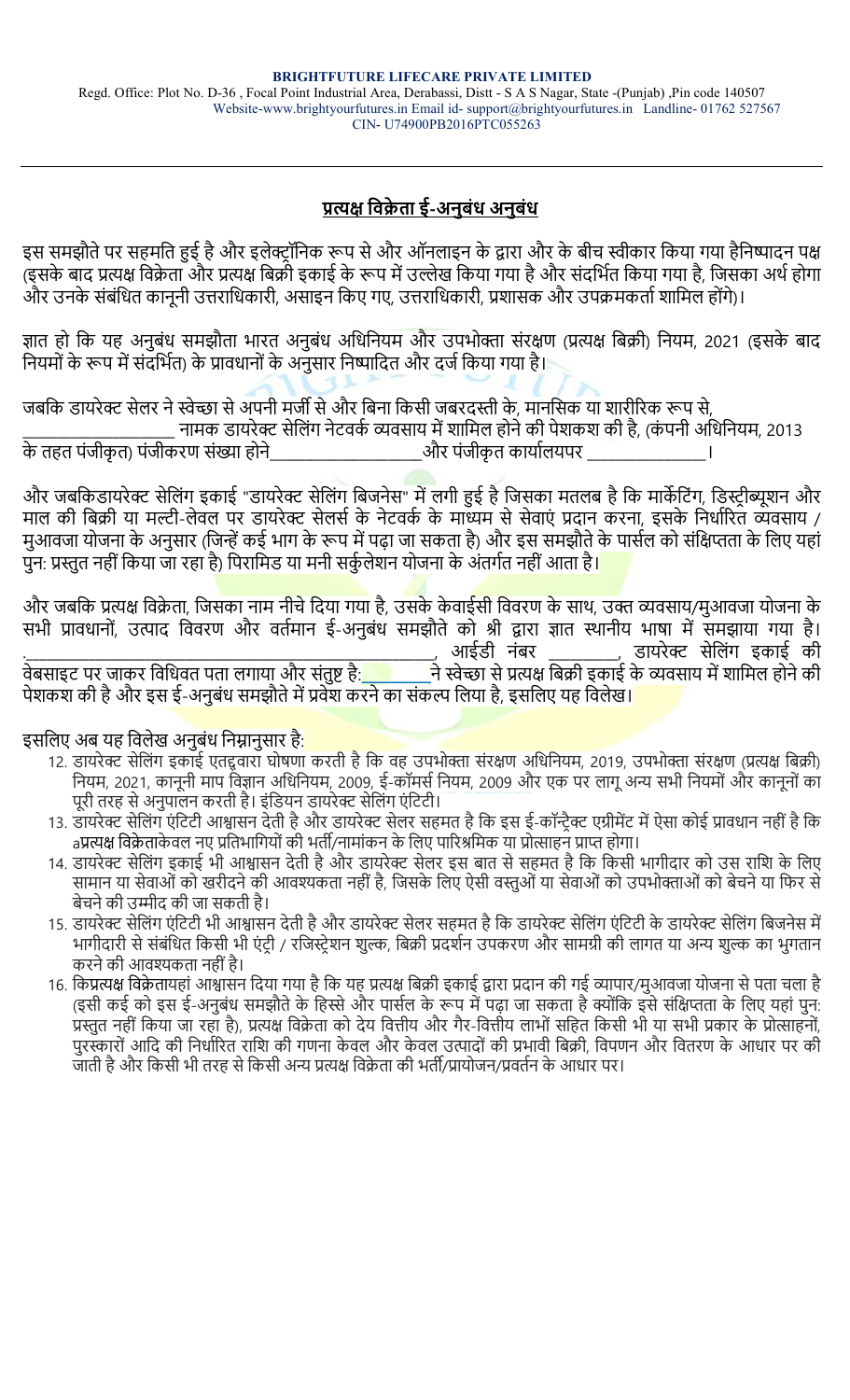- 17. **कूलिंग ऑफ पॉलिसी:**कि डायरेक्ट सेलिंग इकाई उन्हें अनुमति देती है या प्रदान करती हैप्रत्यक्ष विक्रेताइसके साथ संलग्न कूलिंग ऑफ पॉिलसी के अनुसार िनयमों के खंड 3 (बी) के अनुसार एक उिचत कूिलंग ऑफ अविध, िजसके साथ कई को इन वाचाओं के हिस्से और पार्सल के रूप में पढ़ा जाता है क्योंकि इसे यहां संक्षिप्तता के लिए पुन: प्रस्तुत नहीं किया जा रहा है।
- 18. **बायबैक नीति:**यह कि प्रत्यक्ष बिक्री इकाई अनुबंधित "बाय-बैक मैकेनिज्म" के अनुसार प्रतिभागी को बेचे जाने वाले "वर्तमान में विपणन योग्य" उत्पादों के लिए बाय-बैक या पुनर्खरीद नीति की अनुमति देती है या प्रदान करती है, जिसे कई लोगों के हिस्से और पार्सल के रूप में पढ़ा जाता है। इन वाचाओं को संक्षिप्तता के लिए यहाँ पुन: प्रस्तुत नहीं किया जा रहा है।
- 19. यहां प्रत्यक्ष विक्रेता इस बात से सहमत है कि प्रत्यक्ष बिक्री इकाई ने उपभोक्ताओं और प्रत्यक्ष विक्रेताओं के लिए उनकी शिकायतों और शिकायतों के निवारण के लिए एक "शिकायत निवारण तंत्र" स्थापित किया है, जिसके साथ कई को इन वाचाओं के हिस्से और पार्सल के रूप में पढ़ा जाता है। संक्षिप्तता के लिए यहाँ पुन: प्रस्तुत नहीं किया जा रहा है।
- 20. डायरेक्ट सेलिंग एंटिटी यहां घोषणा करती है और डायरेक्ट सेलर यहां स्वीकार करता है कि एंटिटीइसके प्रत्यक्ष बिक्री व्यवसाय में भाग लेने के लिए किसी भी रूप में पैसा निवेश करने के लिए किसी संभावना या प्रत्यक्ष विक्रेता की आवश्यकता नहीं है, आमंत्रित या आग्रह नहीं करता है। हालांकि प्रत्यक्ष विक्रेता को उसके द्वारा खरीदे गए उत्पादों की लागत वहन करने की आवश्यकता होगी और इसमें कोई प्रावधान शामिल नहीं है कि प्रत्यक्ष विक्रेता यहां भाग लेने के लिए अन्य प्रतिभागियों की भर्ती के लिए मुआवजा प्राप्त करेगा। कि वह प्रत्यक्ष बिक्री इकाई द्वारा प्रदान की गई और निर्धारित व्यवसाय/मुआवजा योजना के अनुसार, उत्पादों की बिक्री, विपणन और वितरण से केवल और केवल प्राप्त मुआवजा प्राप्त करेगा, जिसके लिए प्रत्यक्ष विक्रेता इस पूरी वाचा से सहमत है। पत्र और आत्मा में।
- 21. यह कि डायरेक्ट सेलिंग इकाई फ्रैंचाइजी/पिक-अप सेंटर/उपलब्ध कूरियर/परिवहन या किसी अन्य लॉजिस्टिक सेवा के माध्यम से उत्पादों की डिलीवरी में प्रत्यक्ष विक्रेता को प्रभावी समर्थन प्रणाली बनाए रखने के लिए सभी सहायता प्रदान करेगी।
- 22. यह कि प्रत्यक्ष विक्रेता के प्रस्ताव को स्वीकार करने से यहां प्रत्यक्ष बिक्री इकाई को निम्नलिखित चरणों को करने और पूरा करने की आवश्यकता होती है। एक व्यक्ति/फर्म/संस्था जो भारत संपर्क अधिनियम, 1872 के प्रावधानों के अनुसार अनुबंध में प्रवेश करने के लिए पात्र है और यहां इकाई के प्रत्यक्ष बिक्री व्यवसाय का प्रत्यक्ष विक्रेता बनना चाहता है, विपणन के लिए प्रत्यक्ष विक्रेता बनने के लिए आवेदन कर सकता है और ऑनलाइन पद्धति के माध्यम से निर्धारित प्रपत्र में अखिल भारतीय आधार पर प्रत्यक्ष बिक्री इकाई के उत्पाद की बिक्री।
	- a. आवेदन पत्र ऑनलाइन भरें और स्व-सत्यापित स्कैन किए गए केवाईसी दस्तावेज अपलोड करें।
	- b. नीचे दिए गए "I AGREE AND ACCEPT" बटन पर क्लिक करके इस ई-कॉन्ट्रैक्ट एग्रीमेंट के नियमों और शर्तों को स्वीकार करें।
	- c. उपरोक्त प्रक्रिया पूरी होने पर डायरेक्ट सेलर इस समझौते का प्रिंटआउट ले सकता है।
	- d. इस समझौते के निष्पादन पर और उपरोक्त प्रक्रिया के माध्यम से अपलोड किए गए सभी केवाईसी दस्तावेजों के सत्यापन के बाद, आवेदक को प्रत्यक्ष बिक्री इकाई के व्यवसाय के प्रत्यक्ष विक्रेता के रूप में स्वीकार किया जाएगा और आवेदक को एक विशिष्ट पहचान संख्या और पासवर्ड आवंटित किया जाएगा, उसे / उसे लॉग ऑन करने की अनुमति देने के लिएकंपनी द्वारा अपन<mark>ी वेबसाइट पर बनाए गए अपने स्वयं के </mark>व्यक्तिगत खाते तक पहुंचें।
	- e. कि प्रत्यक्ष विक्रेता निम्नलिखित स्व-सत्यापित दस्तावेज प्रस्तुत करेगा के निष्पादन की तारीख से \_\_\_\_\_\_दिनों के भीतर प्रत्यक्ष बिक्री इकाई को हार्ड कॉपी<mark>यह समझौ</mark>ता (इस समझौते की शर्तों की स्वीकृति सहित) <mark>पहले से ही स्वीकार किया गया है</mark> और इन उपहारों (अनुबंध) के नीचे "मैं सहमत हूं और स्वीकार करता हूं" <u>बटन पर क्लिक करके सहमत हं।</u>
	- f. यह कि डायरेक्ट सेलिंग इकाई आवेदन और केवाईसी विवरणों की जांच और सत्यापन पर अपने निर्णय पर फिर से विचार कर सकती है और यहां प्रत्यक्ष विक्रेता के आवेदन को अस्वीकार कर सकती है, जिसके लिए प्रत्यक्ष विक्रेता इससे सहमत है। यदि केवाईसी और हार्ड कॉपी में अन्य दस्तावेज असंतोषजनक पाए जाते हैं, तो डायरेक्ट सेलिंग इकाई के पास पूरी तरह से विवेकाधिकार होगा और वह अपने डायरेक्ट सेलिंग यूनिक आईडी नंबर को अस्वीकार करने के लिए स्वतंत्र होगा। जाली या इस उद्देश्य के लिए निर्धारित सरकारी दिशानिर्देशों के अनुरूप नहीं।
	- g. कि केवाईसी में भारत सरकार या किसी राज्य/संघ राज्य क्षेत्र सरकार द्वारा विधिवत जारी आयकर अधिनियम, 1961 के प्रावधानों के अनुसार पते के सत्यापित प्रमाण, पहचान के प्रमाण और पैन तक सीमित नहीं है।
		- i. आधार कार
		- ii. वोटर आई कार्ड
		- iii. पासपोर्ट
		- iv. राशन पत्रिका
		- v. राज्य / केंद्र शासित प्रदेश या केंद्र सरकार द्वारा जारी कोई अन्य पहचान दस्तावेज जिसे ऑनलाइन सत्यापित किया जा सकता है।
		- vi. कंपनी या फर्म के मामले में आवेदक के लिए आवश्यक अतिरिक्त दस्तावेज ::
			- 1. सीआईएन या पंजीकरण प्रमाणपत्र, एमओए और एओए या पार्टनरशिप डीड, जैसा भी मामला हो;
			- 2. पैन, जीएसटीआईएन, एफएसएसएआई (जहां लागू हो)
			- 3. आवेदक संस्था के निदेशकों/भागीदारों की सूची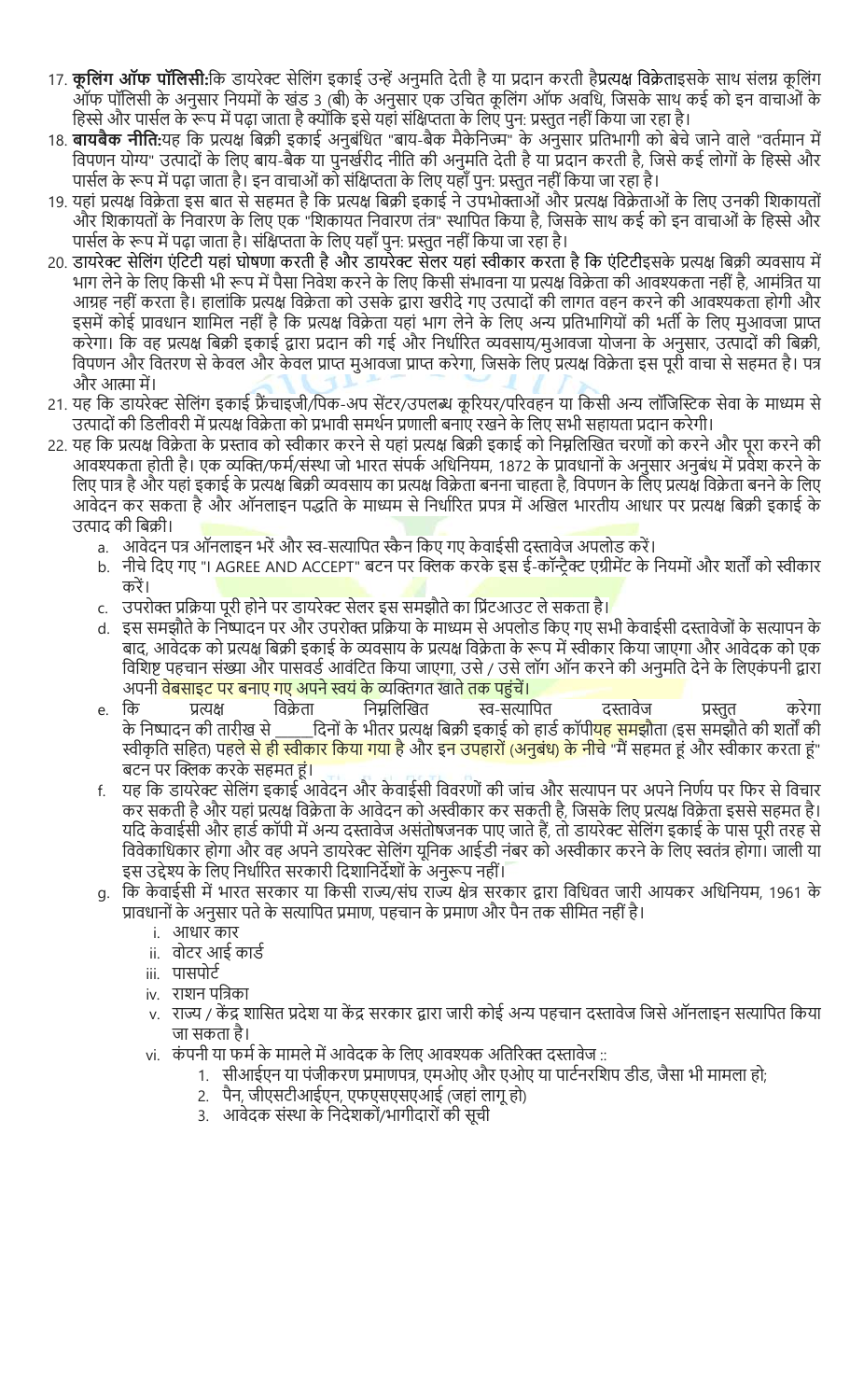- 4. निदेशक/भागीदार के पक्ष में इस ई-अनुबंध समझौते और आवेदन पर हस्ताक्षर करने और निष्पादित करने . के पक्ष में बोर्ड संकल्प/प्राधिकरण
- एच) प्रत्यक्ष विक्रेता यहां घोषणा करता है कि दिवाला और दिवालियापन संहिता, 2016 की धारा 79 के खंड (3) के तहत प्रदान किए गए कानून की एक सक्षम अदालत द्वारा उसे दिवालिया घोषित नहीं किया गया है और वह न तो मुकदमेबाजी में है प्रत्यक्ष बिक्री इकाई के व्यवसाय में शामिल होने की तिथि से पिछले पांच वर्षों में न ही किसी Ɋायालय Ȫारा दोषी ठहराया गया है।

# 12. कार्य का दायरा:

- j. यह कि प्रत्यक्ष विक्रेता मौखिक प्रचार, उत्पादों के प्रदर्शन और प्रदर्शन, पर्चे के वितरण, और उपभोक्ताओं और संभावित प्रत्यक्ष विक्रेताओं को घर-घर जाकर बिक्री करने के लिए प्रत्यक्ष बिक्री इकाई के उत्पादों का विपणन, वितरण और बिक्री करेगा।
- k. यह कि डायरेक्ट सेलिंग एंटिटी डायरेक्ट सेलिंग एंटिटी के नाम और लोगो का अनन्य मालिक होगा। प्रत्यक्ष विक्रेता प्रत्यक्ष बिक्री इकाई से पूर्व लिखित अनुमति के बिना कहीं भी टेडमार्क, लोगो प्रकार और डिज़ाइन का उपयोग नहीं करेगा। यह अनुमति, यदि दी जाती है, तो प्रत्यक्ष बिक्री संस्था द्वारा किसी भी समय वापस ली जा सकती है। उल्लंघन यदि कोई हो, को इस समझौते का उल्लंघन कहा जाएगा और कई परिणाम इस समझौते को समाप्त कर देंगे और प्रत्यक्ष विक्रेता के प्रत्यक्ष विक्रेता-शिप, मौजूदा आईपीआर कानूनों और नियमों के तहत दंडात्मक कार्रवाई इकाई के विवेकाधिकार पर होंगे, जिसमें डायरेक्ट सेलर यहां सहमत है।
- l. यह कि डायरेक्ट सेलर किसी भी तरह से एंटिटी के बिजनेस प्लान, उत्पादों के मूल्य निर्धारण, बीवी पॉइंट्स आदि के किसी भी प्रावधान में हेरफेर, परिवर्तन, संशोधन, जोड़ या डिलीट नहीं करेगा और न ही किसी को कोई संदेश भेजेगा, प्रसारित करेगा या अन्यथा संचार नहीं करेगा। प्रत्यक्ष बिक्री इकाई की ओर से, प्रत्यक्ष बिक्री इकाई द्वारा पूर्व लिखित प्राधिकरण और उसी के लिए अनुमति के बिना इकाई की नीतियों, प्रिंसिपल, निर्देशों और नुस्खे के विपरीत।
- m. कि प्रत्यक्ष विक्रेता को इस ई-अनुबंध समझौते के तहत प्रत्यक्ष या अप्रत्यक्ष रूप से प्रत्यक्ष बिक्री इकाई के उत्पादों को बेचने के लिए बिक्री से संबंधित निर्दिष्ट प्रतिशत / अंक आधारित प्रोत्साहन मिलेगा।
- n. यह कि डायरेक्ट सेलिंग इकाई एतद्दवारा अनुबंध करती है कि वह बिक्री, विपणन और वितरण को बढ़ावा देने के लिए प्रत्यक्ष विक्रेता को संपूर्ण निर्देश पुस्तिका, कैटलॉग, पैम्फलेट प्रदान करेगी और अनिवार्य अभिविन्यास प्रशिक्षण प्रदान करेगी।
- o. कि डायरेक्ट सेलिंग संस्था डायरेक्ट सेलर को फोटो पहचान पत्र जारी करेगी। यह फोटो पहचान पत्र प्रत्यक्ष विक्रेता द्वारा इस अनुबंध की समाप्ति/समाप्ति/निरसन पर प्रत्यक्ष बिक्री इकाई को वापस कर दिया जाएगा और/या नष्ट कर दिया जाएगा लेकिन किसी भी तरह से या किसी भी रूप में इसका दुरुपयोग नहीं किया जाएगा। पहचान पत्र में प्रत्यक्ष विक्रेता का नाम और विशिष्ट आईडी नंबर (एफएसएसएआई नंबर, यदि लागू हो) होगा।
- p.) प्रत्यक्ष विक्रेता को प्रत्यक्ष बिक्री संस्था की ओर से अपने नाम से किसी भी प्रकार का नकद/चेक/डिमांड डाफ्ट लेने के लिए अधिकृत नहीं किया जाएगा। सभी चेक/डिमांड डाफ्ट आदि केवल डायरेक्ट सेलिंग एंटिटी के नाम से तैयार किए जाने चाहिए और डायरेक्ट सेलिंग एंटिटी के कार्यालय या अन्य कार्यालयों में जमा किए जाने चाहिए, जो डायरेक्ट सेलिंग एंटिटी द्वारा निर्दिष्ट किए गए हों, 24 घंटे के भीतर। प्राप्ति का। प्रत्यक्ष विक्रेता प्रत्यक्ष बिक्री इकाई के लिए और उसकी ओर से उक्त नकद संग्रह / चेक / डीडी को ट्स्ट में रखेगा। उक्त नकद वसूली/चेक/डीडी जमा करने में विफल रहने पर, प्रत्यक्ष विक्रेता हर्जाना/मुआवजा और मेस्ने-लाभ, यदि कोई हो, का भुगतान करने के लिए उत्तरदायी होगा। प्रत्यक्ष बिक्री संस्था द्वारा जारी रसीद/चालान ही उपभोक्ता के हाथ में वैध दस्तावेजी साक्ष्य होगा।
- q. यह कि प्रत्यक्ष बिक्री संस्था अपने उत्पादों की बिक्री के लिए निम्नलिखित सुविधाएं खोल सकती है:
	- i. ऑनलाइन पोर्टल / ई-कॉमर्स
	- ii. स्टोर (खुदरा आउटलेट)
	- iii. अधिकृत बिक्री केंद्र / पिकअप केंद्र
- r. यह कि एक प्रत्यक्ष विक्रेता यहां प्रत्यक्ष बिक्री इकाई के किसी भी उत्पाद को एक-वाणिज्य मंच / बाज़ार में बेचने के लिए अधिकृत नहीं है, बिना पूर्व लिखित सहमति के, इकाई की अनुमति या प्राधिकरण के बिना प्रत्यक्ष विक्रेता को लिस्टिंग, विपणन, विज्ञापन, किसी भी वेबसाइट या ऑनलाइन फ़ोरम पर किसी भी उत्पाद, या व्यावसायिक अवसर का प्रचार, चर्चा या बिक्री करना, जो बिक्री के एक तरीके के रूप में नीलामी की पेशकश करता है।
- 13. बिक्री प्रोत्साहन / कमीशन संरचना या अन्य लाभ:प्रत्यक्ष विक्रेता निम्नलिखित वित्तीय प्रोत्साहनों और/या विशेषाधिकारों के लिए पात्र होगा:
	- h. डायरेक्ट सेलर और उसकी टीम या डायरेक्ट सेलर्स के नेटवर्क द्वारा उत्पादों और/या सेवाओं की बिक्री, विपणन और वितरण पर प्रोत्साहन, इसके साथ संलग्न इकाई के व्यवसाय/मुआवजा योजना के अनुसार, लेकिन इसके लिए यहां पुन: प्रस्तुत नहीं किया जा रहा है। संक्षिप्तता की खातिर।
	- i. डायरेक्ट सेलर यहां के उत्पादों को पैन इंडिया के आधार पर डायरेक्ट सेलिंग इकाई का विपणन, बिक्री या वितरण कर सकता है। उत्पादों को बेचने के लिए कोई क्षेत्रीय प्रतिबंध या सीमा नहीं है।
	- j. वह हमेशा अपने खाते की जांच और निरीक्षण कर सकता/सकती हैडायरेक्ट सेलिंग एंटिटी द्वारा उसे आवंटित उसकी यूनिक आईडी और पासवर्ड का उपयोग करके डायरेक्ट सेलिंग इकाई की वेबसाइट।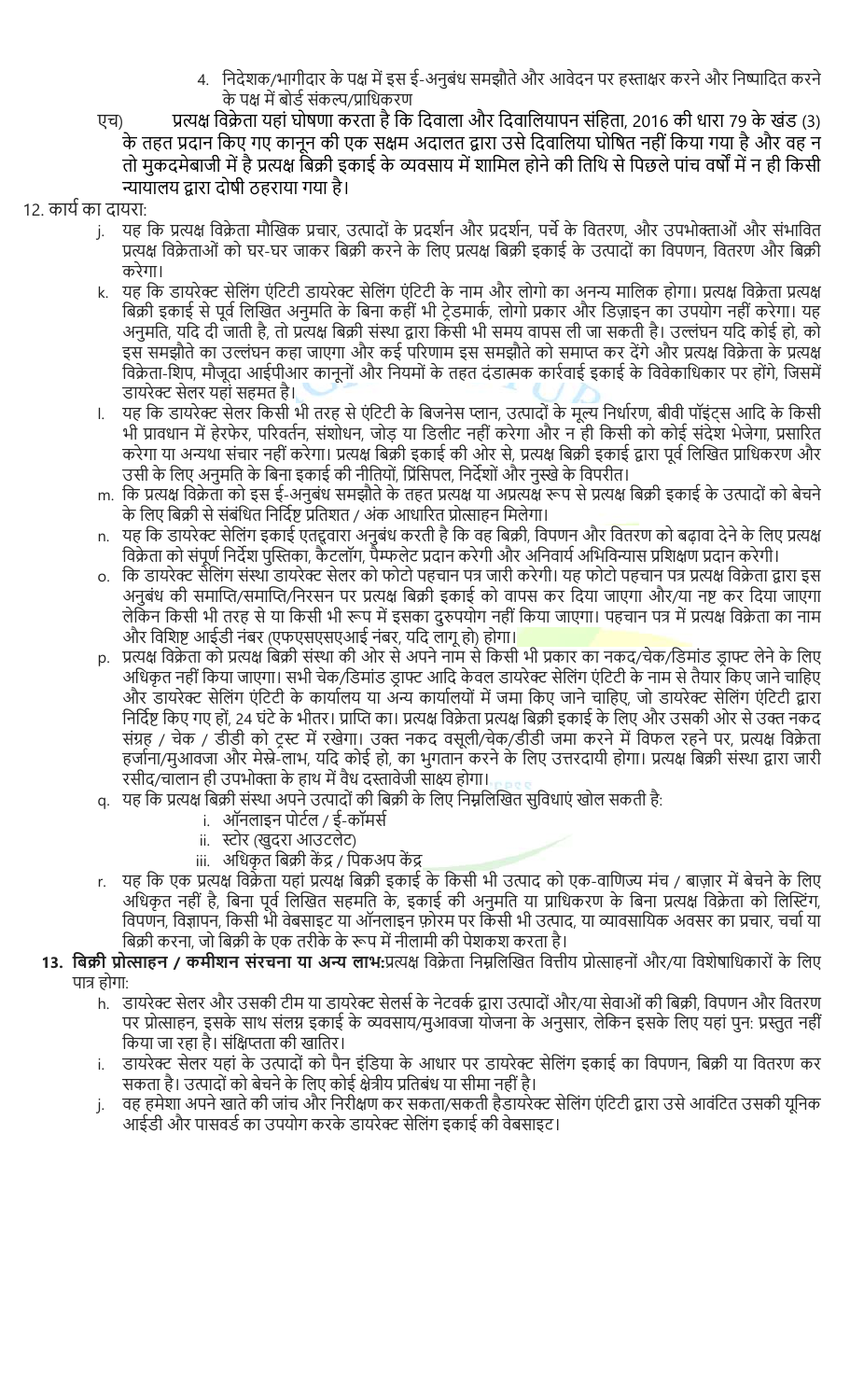- k. यह कि प्रत्यक्ष बिक्री संस्था किसी विशेष क्षेत्र/क्षेत्र के लिए उत्पादों की सूची को प्रतिबंधित करने का अधिकार सुरक्षित रखती है।
- l. यह कि मूल्य संशोधन, सरकार के निर्देश, बाजार की ताकतें आदि, कई लोग यहां इकाई को प्रत्यक्ष बिक्री इकाई की बिक्री प्रोत्साहन नीति को बदलने के लिए मजबूर करते हैं और इस संबंध में प्रत्यक्ष बिक्री इकाई का निर्णय अंतिम और बाध्यकारी होगा। ऐसे सभी मामलों में, संशोधनों को प्रत्यक्ष बिक्री इकाई की वेबसाइट पर अधिसूचित किया जाएगा और ऐसी सूचनाएं प्रत्यक्ष विक्रेता के लिए बाध्यकारी होंगी। हालाँकि, यदि कोई प्रत्यक्ष विक्रेता इस तरह के संशोधन से बाध्य होने के लिए सहमत नहीं है, तो वह इस तरह के प्रकाशन के 30 दिनों के भीतर प्रत्यक्ष बिक्री इकाई को अपनी आपत्तियों, यदि कोई हो, को सूचित करते हुए एक लिखित नोटिस देकर इस समझौते को समाप्त कर देता है। संशोधन आदि के लिए आपत्ति प्रस्तुत किए बिना,
- m. यह कि सभी भुगतान और लेन-देन का मूल्य भारतीय रुपये (INR) में होगा।
- n. यह कि डायरेक्ट सेलिंग एंटिटी डायरेक्ट सेलिंग एंटिटी का डायरेक्ट सेलर बनने के कारण डायरेक्ट सेलर को कोई सुविधा शुल्क या किसी भी राशि या आय की मात्रा की गारंटी / आश्वासन / वादा या पेशकश नहीं करता है।
- h. प्रत्यक्ष विक्रेता को बिक्री प्रोत्साहन टीडीएस आदि जैसी सभी वैधानिक कटौतियों के अधीन होगा।
- प्रत्यक्ष विक्रेता को अर्जित और भुगतान किए गए बिक्री प्रोत्साहन में सभी कर शामिल हैं।
- 14. यह कि प्रत्यक्ष बिक्री संस्था संभावित और मौजूदा प्रत्यक्ष विक्रेताओं को उचित मात्रा में कमाई के अवसर और संबंधित अधिकारों और दायित्वों के बारे में सटीक और पूरी जानकारी प्रदान करेगी।
- 15. यह कि प्रत्यक्ष बिक्री संस्था प्रत्यक्ष विक्रेता को सभी बकाया का भुगतान करेगी और व्यावसायिक रूप से उचित तरीके से रोक, यदि कोई हो, करेगी।
- 16. उस डायरेक्ट सेलिंग इकाई को अपनी उद्यमिता को आगे बढ़ाने के लिए किसी प्रत्यक्ष विक्रेता को कार्यालय या प्रतिष्ठान को बनाए रखने की आवश्यकता नहीं होती है और यदि कोई प्रत्यक्ष विक्रेता ऐसा करता है तो वह स्वयं इस तरह के खर्चों को वहन करने के लिए जिम्मेदार होगा और प्रत्यक्ष बिक्री इकाई किसी भी तरह से इसे वापस करने या प्रतिपूर्ति करने के लिए जिम्मेदार नहीं होगा।
- 17. वह प्रत्यक्ष विक्रेता प्रत्यक्ष बिक्री इकाई के साथ अनुबंध करता है कि वह विशेष रूप से प्रत्यक्ष बिक्री इकाई के उत्पादों की बिक्री में संलग्न होगा और किसी अन्य इकाई / ब्रांड के समान / समान उत्पादों की बिक्री में शामिल नहीं होगा।
- 18. उस विशिष्ट पहचान संख्या को प्रत्यक्ष विक्रेता द्वारा अपने सभी लेनदेन और प्रत्यक्ष बिक्री इकाई के साथ पत्राचार में उद्धृत करना होगा। एक बार आवंटित विशिष्ट पहचान संख्या को किसी भी समय परिवर्तित नहीं किया जा सकता है। कि विशिष्ट पहचान संख्या और पासवर्ड के बिना किसी भी संचार पर विचार नहीं किया जाएगा। प्रत्यक्ष विक्रेता विशिष्ट पहचान संख्या और पासवर्ड को ठीक से सुरक्षित रखेगा जैसा कि यहां इकाई की वेबसाइट पर लॉग ऑन करने के लिए आवश्यक है।
- 19. कि डायरेक्ट सेलर डायरेक्ट सेलिंग इकाई के प्रति वफादार होगा और डायरेक्ट सेलिंग इकाई के लिए अखंडता और मर्यादा बनाए रखेगा और अन्य डायरेक्ट सेलर और ग्राहकों के साथ भी अच्छे संबंध बनाए रखेगा।
- 20. यह कि प्रत्यक्ष विक्रेता प्रत्यक्ष बिक्री इकाई द्वारा निर्धारित नीतियों, प्रक्रियाओं, नियमों और विनियमों के साथ-साथ भारत सरकार, एक राज्य सरकार, एक स्थानीय निकाय, एक न्यायालय द्वारा जारी सभी कानूनों, नियमों, विनियमों, निर्देशों और दिशानिर्देशों का पालन करेगा। कानून और स्थानीय प्रशासन, समय-समय पर। एक प्रत्यक्ष विक्रेता किसी भी भ्रामक या गैरकानूनी व्यापार प्रथाओं जैसे गलत बिक्री या अनुचित व्यापार प्रथाओं में शामिल नहीं होगा जैसा कि नियमों और खंड 2(1), (18) में परिभाषित खंड 3 (एफ, जी, और आई) में उल्लिखित है। ), (20) (41) से 4 (43) और (47) उपभोक्ता संरक्षण अधिनियम, 2019 और यदि ऐसा होता है तो उसके परिणामों और खतरों के लिए वह केवल और पूरी तरह से जिम्मेदार होगा।
- 21. कि प्रत्यक्ष विक्रेता इसे प्रस्तुत करने/दिखाने/व्याख्या करने के लिए उत्तरदायी होगासंभावनाओं को व्यवसाय/मुआवजा योजना के रूप में उसे / उसके द्वारा प्राप्त किया गया है। यदि प्रत्यक्ष बिक्री इकाई यह नोटिस करती है कि प्रत्यक्ष विक्रेता अनुमत/अधिकृत तरीके से काम कर रहा है, तो प्रत्यक्ष बिक्री इकाई के पास प्रत्यक्ष बिक्री इकाई के प्रत्यक्ष बिक्री व्यवसाय से उसे शो के साथ या उसके बिना समाप्त करने या प्रतिबंधित करने का विशेष अधिकार होगा। कारण नोटिस।
- 22. वि प्रत्यक्ष विक्रेता नकद पुरस्कार, यात्राएं, क़ीमती सामान आदि की पेशकश करके व्यक्तिगत स्तर की व्यावसायिक प्रचार गितिविधयोंका संचालन या घोषणा नहींकर सकता है।
- 23. यह कि प्रत्यक्ष विक्रेता अपने ग्राहकों को माल की डिलीवरी के लिए व्यक्तिगत रूप से उत्तरदायी है। वह उन उत्पादों को एकत्र करने के लिए भी उत्तरदायी है जहां से वह ट्रांसपोर्टर/कूरियर द्वारा अंतिम रूप से पहुंचता है।
- 24. कि डायरेक्ट सेलर को किसी भी सोशल मीडिया प्लेटफॉर्म पर डायरेक्ट सेलिंग इकाई, उसके उत्पादों आदि के बारे में किसी भी अनुचित या बदनाम करने वाली सामग्री का उल्लेख / पोस्ट / टेलीकास्ट करने से प्रतिबंधित किया गया है। यदि वह इस खंड के उल्लंघन में कोई कार्य करता है, तो इस अनुबंध समझौते को समाप्त माना जाएगा और प्रत्यक्ष बिक्री इकाई उसके खिलाफ उचित कानूनी कार्रवाई शुरू करने का अधिकार सुरक्षित रखती है।
- 25. एक पैन कार्ड पर केवल एक डायरेक्ट सेलर-शिप कोड जारी किया जाएगा।
- 26. यह कि प्रत्यक्ष विक्रेता एतद्दवारा किसी भी व्यक्ति को किसी भी झूठे कथन/वादे के साथ प्रत्यक्ष बिक्री इकाई से उत्पाद खरीदने या प्रत्यक्ष बिक्री इकाई का प्रत्यक्ष विक्रेता बनने के लिए बाध्य या प्रेरित या गुमराह नहीं करने का वचन देता है।
- 27. सभी वैधानिक परिवर्तन तत्काल प्रभाव से या निर्धारित कानून के अनुसार लागू होंगे।
- 28. किसी भी नोटिस या पत्राचार को सीधे विक्रेता के पंजीकृत पते, ई-मेल आईडी और पंजीकृत डाक या कूरियर सेवा या ई-मेल या व्हाट्सएप संदेश द्वारा प्रत्यक्ष विक्रेता के रूप में पंजीकरण के लिए आवेदन पत्र में उल्लिखित मोबाइल नंबर पर भेजा और भेजा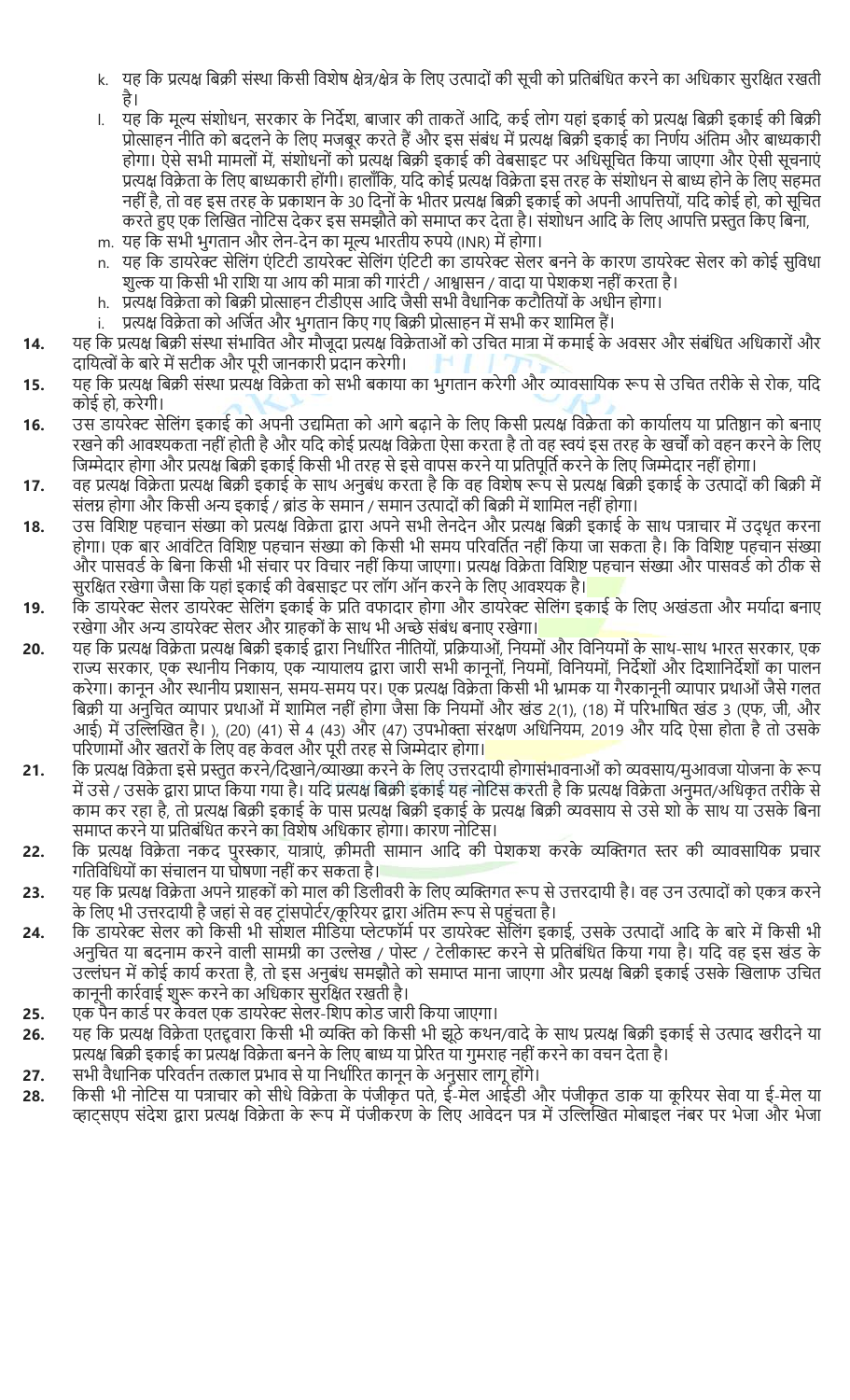जाएगा। कानूनी रूप से प्राप्तकर्ता को वितरित के रूप में माना जाएगा। हालांकि, यह सलाह दी जाती है कि प्रत्येक प्रत्यक्ष विक्रेता अपने पते. ई-मेल आईडी और मोबाइल नंबर में परिवर्तन के बारे में डायरेक्ट सेलिंग इकाई को तरंत सचित करेगा. ऐसा न करने पर प्रत्यक्ष विक्रेता का गैर-वितरण दावा किसी भी कीमत पर मान्य नहीं होगा।

- 29. हस ई-अनुबंध समझौते की अवधि इच्छा पर है, इस ई-अनुबंध समझौते के अनुसार या कानून के अनुसार पहले की समाप्ति के अधीन है। यदि यह ई-अनुबंध अनुबंध किसी भी कारण से समाप्त हो जाता है, तो प्रत्यक्ष विक्रेता समझता है कि प्रत्यक्ष विक्रेता के रूप में उसकी गतिविधियों के संबंध में उत्पादों को बेचने और प्रोत्साहन प्राप्त करने का उसका अधिकार तुरंत समाप्त हो जाएगा। प्रत्यक्ष बिक्री इकाई इस ई-अनुबंध समझौते को समाप्त करने का अधिकार सुरक्षित रखती है यदि प्रत्यक्ष विक्रेता द्वारा इस ई-अनुबंध समझौते की किसी भी शर्त का उल्लंघन किया जाता है।
- 30. कार्रवाई की सीमा:यदि कोई प्रत्यक्ष विक्रेता किसी भी शिकायत को प्रत्यक्ष बिक्री इकाई के ध्यान में लाना चाहता है तो वह इस समझौते से जुड़ी "शिकायत निवारण तंत्र" के अनुसार ऐसा कर सकता है, कई को इस समझौते के हिस्से और पार्सल के रूप में पढ़ा जा सकता है क्योंकि इसे पुन: प्रस्तुत नहीं किया जा रहा है यहाँ संक्षिप्तता के लिए।
- 31. प्रत्यक्ष विक्रेता यहां घोषणा करता है कि इस अनुबंध समझौते में प्रवेश करने से पहले के पांच वर्षों के दौरान न तो उसे दोषी ठहराया गया है और न ही किसी मुकदमे का सामना करना पड़ा है या किसी सक्षम न्यायालय द्वारा दिवालिया घोषित किया गया है।
- 32. प्रीमियम: यह कि प्रत्यक्ष विक्रेता किसी भी और सभी देनदारियों, क्षतियों, जुर्माने, दंड और लागतों (कानूनी लागतों और संवितरणों सहित) से और उसके खिलाफ हानिरहित प्रत्यक्ष बिक्री इकाई और उसके कर्मचारियों, अधिकारियों, निदेशकों, एजेंटों या प्रतिनिधियों की रक्षा, बचाव, क्षतिपूर्ति और धारण करने के लिए सहमत है। ) से उत्पन्न या उससे संबंधित:
	- प्रत्यक्ष विक्रेता पर लागू किसी भी सरकारी निकाय, एजेंसी, या नियामक द्वारा अधिसूचित किसी भी क़ानून, विनियम, निर्देश, आदेश या मानकों का कोई उल्लंघन, जिसमें करों का भुगतान और जमा करना शामिल है; आयकर, जीएसटी, व्यापार कर, व्यावसायिक कर, जब भी लागू हो और जब भी लागू हो और कानून के तहत आवश्यक हो, आवश्यक पंजीकरण / लाइसेंस प्राप्त करेगा।
	- द्वारा इस ई-अनुबंध समझौते के नियमों और शतों का कोई उल्लंघन प्रत्यक्ष विक्रेता.
	- प्रत्यक्ष विक्रेता द्वारा किसी भी बौद्धिक संपदा अधिकार या किसी तीसरे पक्ष या कानून के किसी अन्य अधिकार के उल्लंघन का कोई दावा; य<mark>ा</mark>
	- गबन, दुर्विनियोग या संग्रह/धन के दुरूपयोग के सभी मामलों के विरुद्ध, जो समय-समय पर करार के जारी रहने के दौरान उसके/उसके अधिकार/नियंत्रण में आ जाते हैं।
- 40. । रिश्ता: यह कि प्रत्यक्ष <u>विक्रेता समझता है कि यह एक स्वतंत्र</u> स्वामित्व वाली व्यावसायिक इकाई है और यह अनुबंध इसे किसी भी उद्देश्य के लिए <mark>प्रत्यक्ष बिक्री इकाई के कर्मचारी, सहयोगी या एजेंट या कानूनी प्रतिनिधि नहीं बनाता है। प्रत्यक्ष विक्रेता के पास प्रत्यक्ष</mark> बिक्री इकाई क<mark>े नाम पर या उसकी ओर से या किसी भी</mark> तरह स<mark>े प्रत्यक्ष बिक्री इकाई को बाध्य करने के लिए</mark> कोई भी स्पष्ट या निहित अधिकार या अ<mark>धिकार या अधिकार नहीं है। यदि कोई प्र</mark>त्यक्ष विक्रेता किसी भी तरीके से इस प्रावधान का उल्लंघन करता है तो वह वित्तीय, वैधानिक, <mark>नागरिक या आपराधिक सभी प्रकार</mark> के परिणामों क<mark>े लिए जिम्मेदार होगा।</mark>

# 41. इस ई-अनुबंध समझौते का निलंबन, निरसन या समाप्ति:

- a. ) यह कि डायरेक्ट सेलिंग इकाई इस ई-कॉन्ट्रैक्ट समझौते के संचालन को किसी भी समय, अपनी लाइसेंस शर्तों में बदलाव क कारण या सक्षम सरकारी अधिकारियों के निर्देशों पर निलंबित करने का अधिकार सुरक्षित रखती है। ऐसी स्थिति में, प्रत्यक्ष बिक्री संस्था उपरोक्त कार्रवाई से हुई किसी भी क्षति या हानि के लिए जिम्मेदार नहीं होगी।
- b. यह कि इस समझौते के किसी भी प्रावधान के उल्लंघन के मामले में यहां पहले कहा गया है और प्रत्यक्ष विक्रेता द्वारा सहमति व्यक्त की गई है, प्रत्यक्ष बिक्री इकाई, उपलब्ध किसी भी अन्य उपाय पर प्रतिकूल प्रभाव डाले बिना, पंद्रह दिनों की लिखित सूचना जारी कर सकती है और कॉल कर सकती है। प्रत्यक्ष विक्रेता को लिखित रूप में अपने आचरण की व्याख्या करने के लिए, असफल होने पर या यदि स्पष्टीकरण असंतोषजनक और व्यवसाय के सामान्य पाठ्यक्रम में अस्वीकार्य पाया जाता है, तो प्रत्यक्ष विक्रेता को डायरेक्ट सेलिंग इकाई के व्यवसाय को आगे बढ़ाने से निलंबित/ब्लॉक/समाप्त किया जाता है। इस समझौते का उल्लंघन और प्रत्यक्ष विक्रेता की सेवाओं की समाप्ति के आधार, जो इस तक सीमित नहीं हैं, निम्नानुसार होंगे:
- $>$  यदि प्रत्यक्ष विक्रेता संस्था या उसके निदेशकों या संस्था या उसके उत्पादों द्वारा निर्धारित व्यवसाय योजना के खिलाफ अपमानजनक टिप्पणी, निराधार आरोप, (मौखिक या इलेक्ट्रॉनिक या ऑनलाइन) फैलाते हुए पाया जाता है।
- ्यदि प्रत्यक्ष विक्रेता को गलत बिक्री करते पाया जाता है
- यदि प्रत्यक्ष विक्रेता को उपभोक्ता संरक्षण अधिनियम, 2019 के तहत प्रदान किए गए अनुचित व्यापार प्रथाओं में लिप्त पाया जाता है
- $>$  यदि प्रत्यक्ष विक्रेता ऐसी किसी भी कार्रवाई में लिप्त है जो उसके साथी प्रत्यक्ष विक्रेताओं या संस्था के व्यवसाय को नुकसान पहंचा सकती है, जैसा भी मामला हो
- ्यदि प्रत्यक्ष विक्रेता को ई-कॉमर्स नियम, 2020 के प्रावधानों का अनुपालन नहीं करते पाया जाता है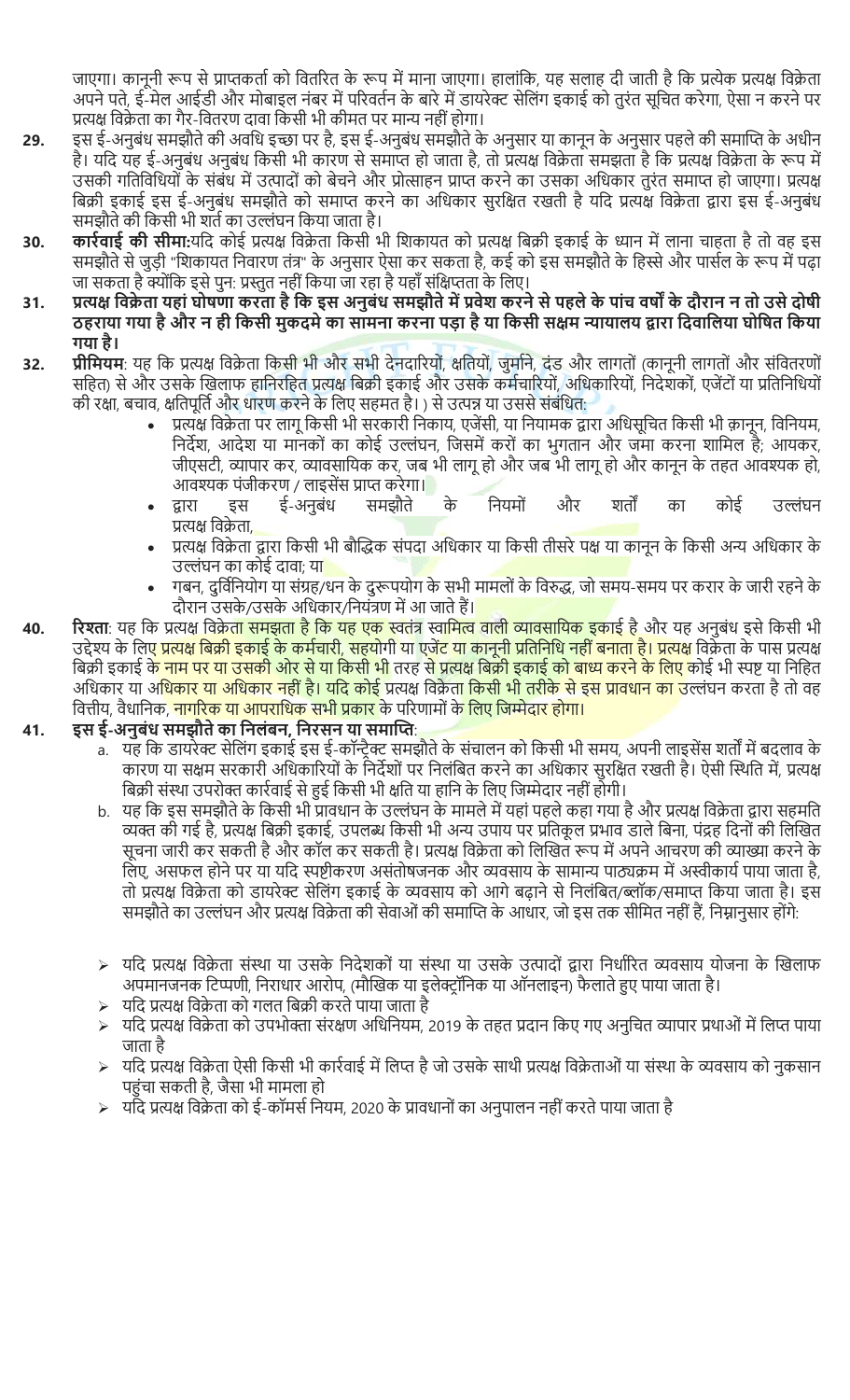$>$  यदि प्रत्यक्ष विक्रेता को कराधान कानूनों या लागू किसी अन्य कानून का उल्लंघन करते पाया जाता है।

प्रत्यक्ष बिक्री इकाई के व्यावसायिक हितों के लिए हानिकारक।

- c. कि प्रत्यक्ष विक्रेता किसी भी समय प्रत्यक्ष बिक्री इकाई के पंजीकृत कार्यालय/प्रधान कार्यालय के पते पर प्रत्यक्ष बिक्री इकाई को पंद्रह दिनों का लिखित नोटिस देकर इस समझौते को समाप्त कर सकता है।
- ≽ यदि प्रत्यक्ष बिक्री इकाई इस अनुबंध समझौते के किसी भी खंड का उल्लंघन करती पाई जाती है
- $>$  यदि डायरेक्ट सेलिंग इकाई डायरेक्ट सेलर की कमीशन पात्रता का भुगतान करने में विफल रहती है

निर्धारित समय के भीतर

- यदि प्रत्यक्ष बिक्री इकाई को कराधान कानूनों या किसी अन्य कानून का उल्लंघन करते हुए पाया जाता है, जो प्रत्यक्ष विक्रेता के व्यवसाय के लिए हानिकारक है।
- 42. इस ई-अनुबंध समझौते के निलंबन/अवरोधन/समाप्ति के अनुसरण में कार्रवाई:कि किसी भी अन्य अधिकारों और उपायों के बावजूद, इस समझौते की समाप्ति पर समझौते में अन्य प्रदान किया गया है:
	- a. ) प्रत्यक्ष विक्रेता अपने किसी भी सौदे में प्रत्यक्ष बिक्री इकाई का प्रतिनिधित्व नहीं करेगा।
	- b. प्रत्यक्ष विक्रेता जानबूझकर या अन्यथा ऐसा कोई कार्य नहीं करेगा, जिससे किसी तीसरे पक्ष को यह विश्वास हो कि प्रत्यक्ष बिक्री इकाई का अभी भी प्रत्यक्ष विक्रेता के साथ प्रत्यक्ष बिक्री समझौता है।
	- c. डायरेक्ट सेलर किसी भी ऑडियो या विजुअल फॉर्म में डायरेक्ट सेलिंग इकाई के नाम, ट्रेडमार्क, लोगो आदि का इस्तेमाल बंद कर देगा।
	- d. इस अनुबंध की वैधता के दौरान उपार्जित होने की तारीख को मौजूद प्रत्यक्ष बिक्री इकाई के लिए ऐसे प्रत्यक्ष विक्रेता के सभी दायित्वों और देनदारियों को प्रत्यक्ष विक्रेता द्वारा हर तरह से पूरा, पूरा और संतुष्ट करना होगा।

## 43. शासी कानून और िविनयम

a. कि यह समझौता भारत अनुबंध अधिनियम, 1872, उपभोक्ता संरक्षण अधिनियम, 2019, उपभोक्ता संरक्षण (प्रत्यक्ष बिक्री} नियम, 2021 या भूमि के अन्य कानूनों के प्रावधानों द्वारा नियंत्रित होगा।

## 44. िववाद िनपटान

यहां प्रत्यक्ष विक्रेता सहमत है और स्वीकार करता है कि उसके लिए उपलब्ध उपचारात्मक कार्रवाई

इस समझौते के तहत या उसके संबंध में उत्पन्न होने वाले कानून, विवाद या अंतर के किसी भी प्रश्न की व्याख्या की स्थिति में (मामलों को छोड़कर, निर्णय जो विशेष रूप से इस समझौते के तहत प्रदान किया गया है), वही निम्नानुसार होगा :

- e) यहां इकाई द्वारा प्रस्तावित शिकायत निवारण तंत्र और इस अनुबंध समझौते का हिस्सा बनने के अनुसार;
- f) इसके बाद, यदि कोई विवाद है तो उसे प्रभावी मध्यस्थता के लिए राष्ट्रीय उपभोक्ता हेल्पलाइन या राज्य उपभोक्ता हेल्पलाइन को भेजा जाएगा;
- g) विवाद यदि कोई हो, का समाधान भारत मध्यस्थता और सुलह अधिनियम के प्रावधानों और उपभोक्ता संरक्षण अधिनियम, 2019 के मध्यस्थता प्रावधानों के अनुसार किया जाएगा। तुर्तु तुर्गतिहार प्रावधार प्रावधार प्र

### या

h) दिल्ली जिले/ \_\_\_\_\_\_ में अधिकार क्षेत्र वाले उपभोक्ता विवादों से निपटने वाले कानूनी मंच को संदर्भित।

## 45. अप्रत्याशित घटना

यह कि यदि किसी भी समय, इस अनुबंध के जारी रहने के दौरान, प्रत्यक्ष बिक्री संस्था द्वारा, इसके तहत किसी भी दायित्व के पूर्ण या आंशिक प्रदर्शन को युद्ध, या शत्रुता, सार्वजनिक शत्रु के कृत्यों के कारण रोका या विलंबित किया जाता है , नागरिक हंगामा, तोड़फोड़, राज्य का अधिनियम या वैधानिक प्राधिकरण से निर्देश, विस्फोट, महामारी, संगरोध प्रतिबंध, हड़ताल और तालाबंदी, आग, बाढ़, प्राकृतिक आपदाएं / आपदा या भगवान का कोई भी कार्य (इसके बाद सेवेंट के लिए संदर्भित), कोई भी पक्ष नहीं करेगा, इस तरह की घटना के कारण, इस समझौते को समाप्त करने के हकदार होंगे, न ही किसी भी पक्ष के पास ऐसे गैर-प्रदर्शन या प्रदर्शन में देरी के संबंध में दूसरे के खिलाफ नुकसान के लिए ऐसा कोई दावा होगा। बशर्ते कि इस समझौते के तहत सेवाओं को जल्द से जल्द फिर से शुरू किया जाएगा, इस तरह की घटना समाप्त होने या अस्तित्व समाप्त होने के बाद।

## 46. प्रत्यक्ष विक्रेता एतद्दवारा निम्नानुसार अनुबंध करता है::

a. कि वह प्रत्यक्ष बिक्री इकाई के आवेदन पत्र, व्यवसाय/मुआवजा योजना, उसकी सीमाओं और शर्तों को स्पष्ट रूप से समझ गया है और वह किसी भी प्रतिनिधित्व या वादों पर भरोसा नहीं कर रहा है जो इस ई-अनुबंध समझौते में निर्धारित नहीं हैं।